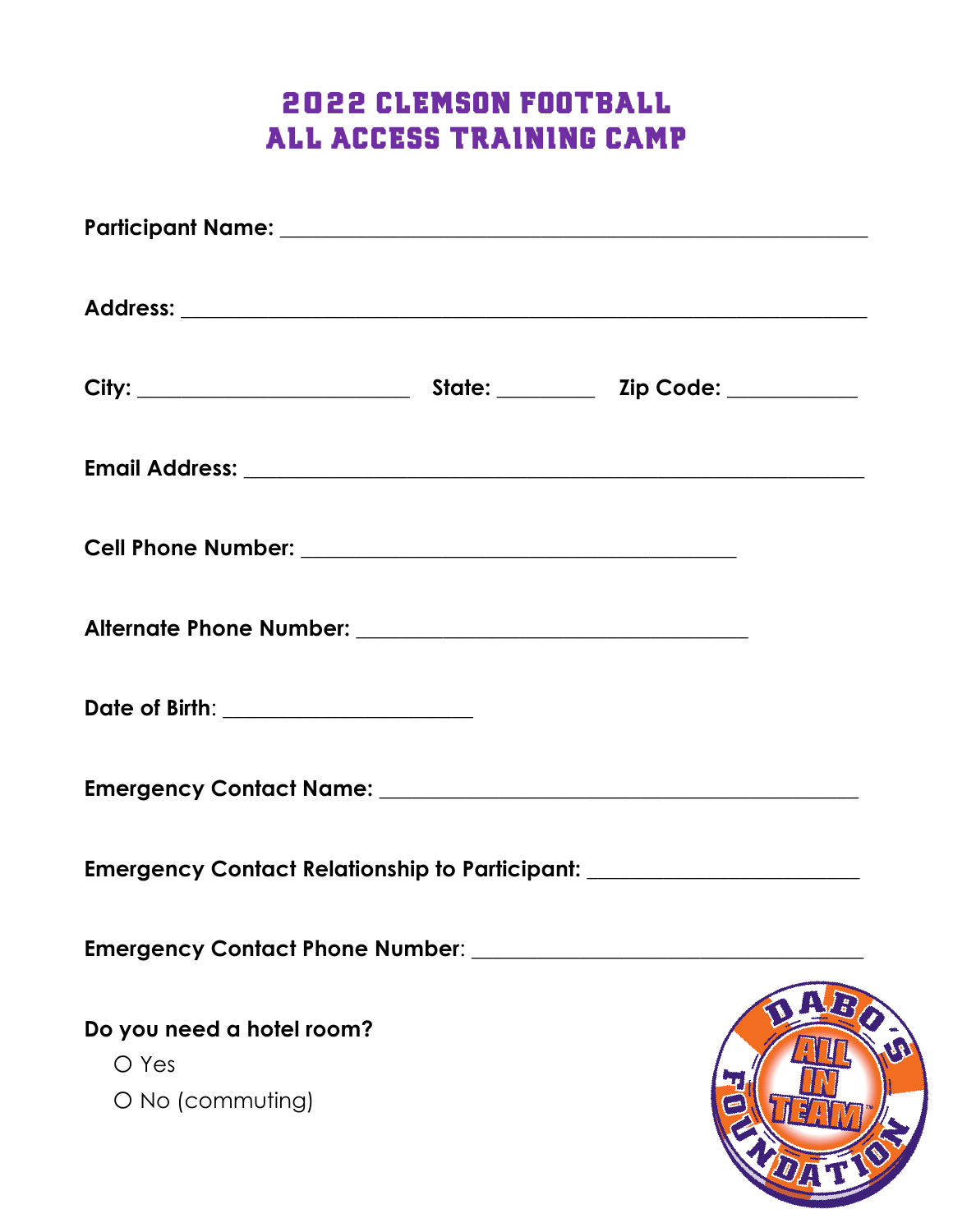#### **Payment Options (please select one):**

#### o **Online through our website**

- If you choose this method, you do not need to fill out these forms as all forms will be completed on the website
- We accept Visa, MasterCard, and Discover

## o **Mail in a check:**

• Complete the registration forms and email it back to Lexie or print it off and mail it in with your check to Dabo's All In Team Foundation Attn: Lexie Vick P.O. Box 1585 Clemson, SC 29633

# o **Stock Transfer**

- Complete the registration forms and then email them back to Lexie.
- Let us know that you would like to pay via stock transfer.
- Once you have issued the transfer, you will need to let PJ or Lexie know immediately as we will be selling the stock as soon as it is received
- Account info:

Custodian: Pershing, LLC DTC Number: 0443 Account Name: Dabo's All In Team Foundation Account Number: ITL008313

## **How much are will you be paying at this time?**

- o Payment in full: \$10,000
- o Half payment: \$5,000
- o Deposit: \$1000\*
	- \*\$1000 non-refundable deposit that holds your spot for 30 days.